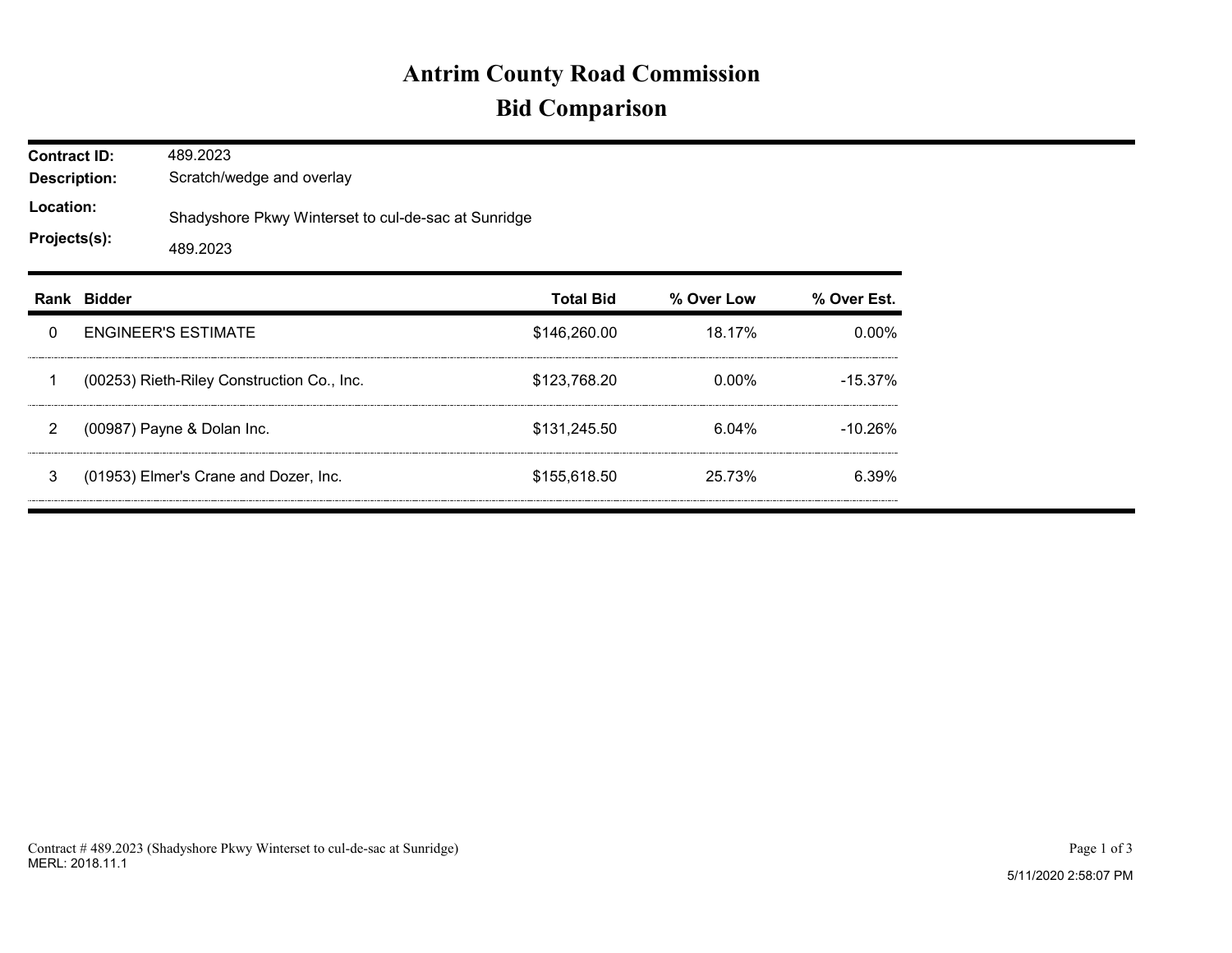| Line                        | Pay Item Code                       | <b>Quantity Units</b> |                  | <b>ENGINEER'S ESTIMATE</b><br>(0) |                  | (1) Rieth-Riley Construction Co.,<br>Inc. |                  | (2) Payne & Dolan Inc. |              |
|-----------------------------|-------------------------------------|-----------------------|------------------|-----------------------------------|------------------|-------------------------------------------|------------------|------------------------|--------------|
| <b>Description</b>          |                                     |                       | <b>Bid Price</b> | Total                             | <b>Bid Price</b> | Total                                     | <b>Bid Price</b> | <b>Total</b>           |              |
| 0001                        | 1500001                             | 1                     | <b>LSUM</b>      | \$5,000.00                        | \$5,000.00       | \$5,000.00                                | \$5,000.00       | \$5,000.00             | \$5,000.00]  |
| Mobilization, Max \$5,000   |                                     |                       |                  |                                   |                  |                                           |                  |                        |              |
| 0002                        | 5010050                             | 725                   | Ton              | \$70.00                           | \$50,750.00      | \$54.60                                   | \$39,585.00      | \$63.50                | \$46,037.50  |
| <b>HMA, 4E1</b>             |                                     |                       |                  |                                   |                  |                                           |                  |                        |              |
| 0003                        | 5010056                             | 1,228                 | Ton              | \$70.00                           | \$85,960.00      | \$61.90                                   | \$76,013.20      | \$63.50                | \$77,978.00  |
| <b>HMA, 5E1</b>             |                                     |                       |                  |                                   |                  |                                           |                  |                        |              |
| 0004                        | 8120140                             | $\overline{2}$        | Ea               | \$200.00                          | \$400.00         | \$100.00                                  | \$200.00         | \$100.00               | \$200.00     |
| Lighted Arrow, Type C, Furn |                                     |                       |                  |                                   |                  |                                           |                  |                        |              |
| 0005                        | 8120141                             | $\overline{c}$        | Ea               | \$100.00                          | \$200.00         | \$50.00                                   | \$100.00         | \$100.00               | \$200.00     |
|                             | Lighted Arrow, Type C, Oper         |                       |                  |                                   |                  |                                           |                  |                        |              |
| 0006                        | 8120170                             |                       | 1 LSUM           | \$2,000.00                        | \$2,000.00       | \$745.00                                  | \$745.00         | \$530.00               | \$530.00     |
|                             | <b>Minor Traf Devices</b>           |                       |                  |                                   |                  |                                           |                  |                        |              |
| 0007                        | 8120350                             | 150                   | Sft              | \$2.00                            | \$300.00         | \$1.00                                    | \$150.00         | \$1.00                 | \$150.00     |
|                             | Sign, Type B, Temp, Prismatic, Furn |                       |                  |                                   |                  |                                           |                  |                        |              |
| 0008                        | 8120351                             | 150                   | Sft              | \$1.00                            | \$150.00         | \$1.00                                    | \$150.00         | \$1.00                 | \$150.00     |
|                             | Sign, Type B, Temp, Prismatic, Oper |                       |                  |                                   |                  |                                           |                  |                        |              |
| 0009                        | 8120370                             | 1.                    | <b>LSUM</b>      | \$1,500.00                        | \$1,500.00       | \$1,825.00                                | \$1,825.00       | \$1,000.00             | \$1,000.00]  |
|                             | <b>Traf Regulator Control</b>       |                       |                  |                                   |                  |                                           |                  |                        |              |
| <b>Bid Totals:</b>          |                                     |                       |                  |                                   | \$146,260.00     |                                           | \$123,768.20     |                        | \$131,245.50 |